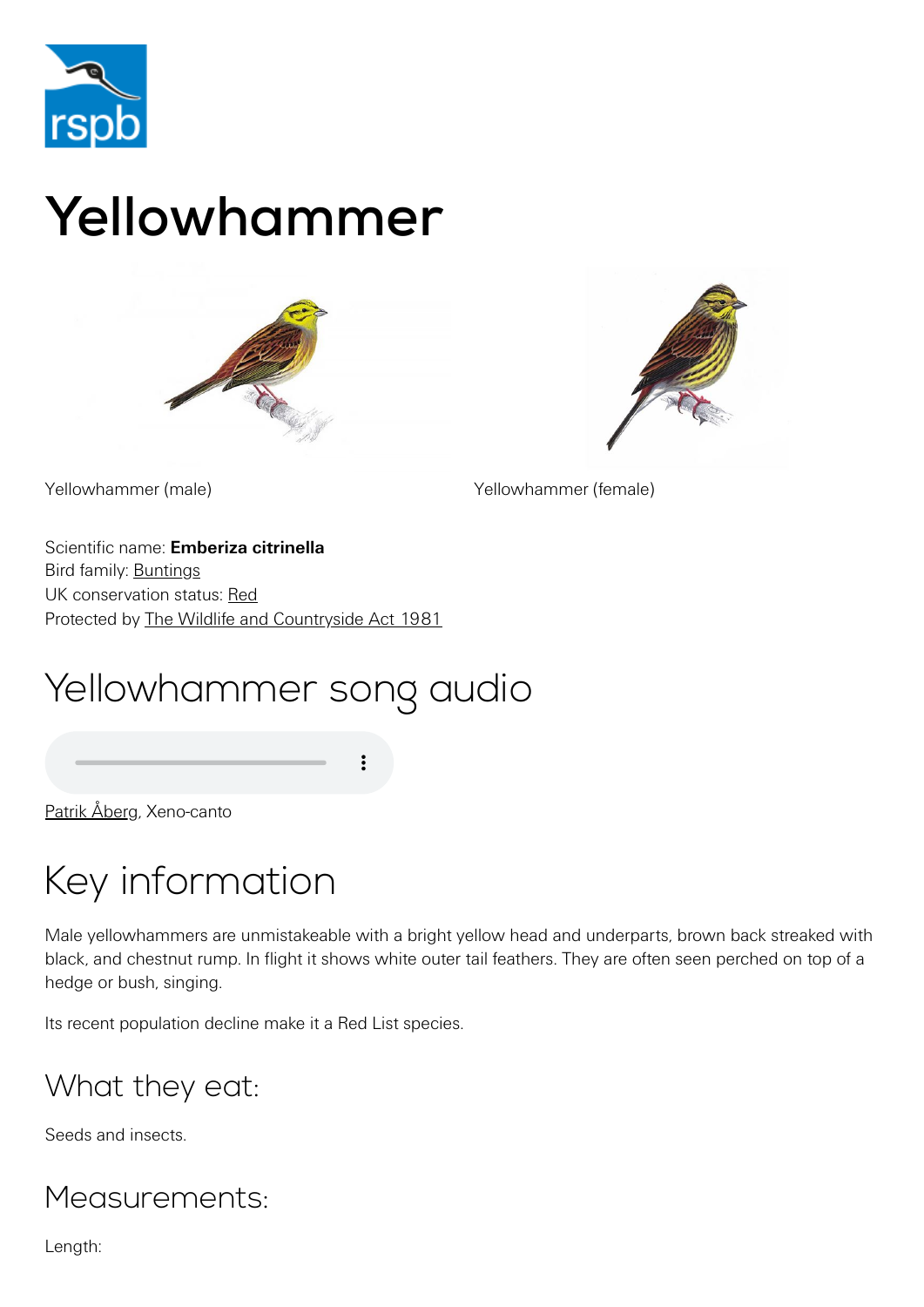16-16.5cm Wingspan: 23-29.5cm Weight: 25-36g

#### Population:

UCO.co of interiture of pairs breeding annually. UK wintering is the number of individuals present from October to March. UK passage is the number of individuals passing through on migration in spring and/or  $b$  reeding:

autumn. Identifying features:

This bird species has different identifying features depending on sex/age/season.

### **Yellowhammer (male)**

Feather colour: Black Brown Cream/buff Orange Yellow Leg colour: Brown Pink Beak: Black Brown Short Chunky Natural habitats: Farmland Grassland Heathland Urban and suburban

### **Yellowhammer (female)**

Feather colour: Black Brown Cream/buff Orange Yellow Leg colour: Brown Pink Beak: Black Brown Short Chunky Natural habitats: Farmland Grassland Heathland Urban and suburban

### Similar birds: